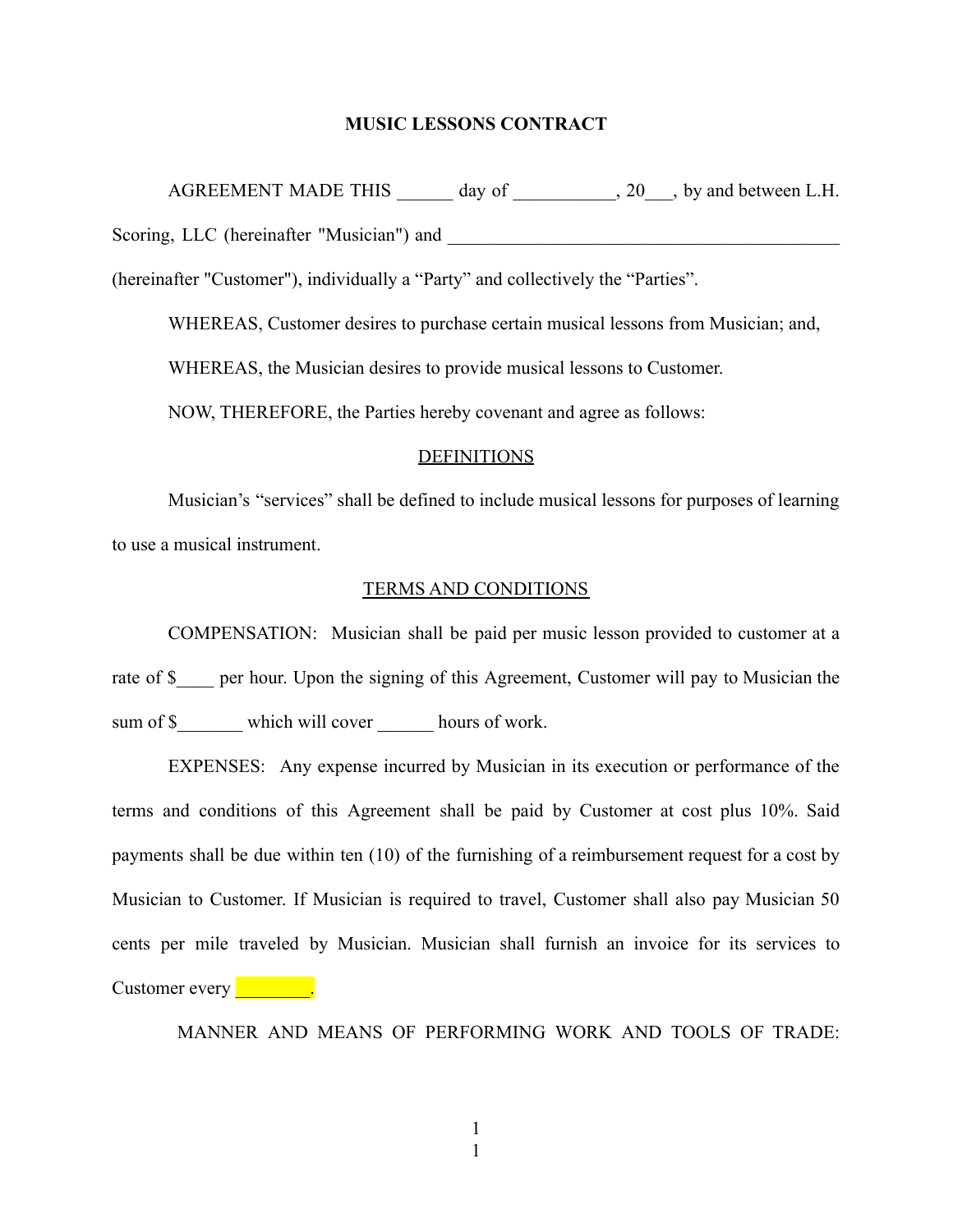Musician shall have complete control over the manner and means employed to perform its services and provide Musical lessons under this Agreement. Customer shall provide the instruments and materials use for the lessons. If Musician must provide instruments or materials to Customer, said costs will be billed to Customer at cost plus 10%.

ATTORNEY'S FEES: Customer shall pay all of Musician's attorney's fees and costs incurred in enforcing Customer's performance under this Agreement.

TERMINATION: Customer may terminate a scheduled lesson at any time, for any reason, by providing written notice to Musician at least twenty-four (24) hours prior to the lesson. If Customer cancels a lesson less than twenty-four (24) hours before a lesson for any reason except an illness, Musician may keep any funds paid in advance by Customer. If Musician terminates this Agreement, Musician shall refund any money paid in advance by Customer.

INTEGRATION CLAUSE: This Agreement constitutes the entire agreement between Customer and Musician. Neither Party is relying on any side agreements, verbal agreements, or any other agreements not memorialized in this Agreement.

MINNESOTA LAW TO GOVERN: Minnesota law will govern the interpretation and enforcement of the terms of this Agreement. All disputes arising under this Agreement shall be litigated in Minnesota District Court in Washington County.

CONSTRUCTION: The Parties have jointly prepared this Agreement. The Parties and their respective advisors believe that this Agreement is the product of all their efforts, that it expresses their agreement, and that it should not be interpreted in favor or against either Party.

TITLES AND HEADINGS: Titles and headings of Sections of this Agreement are for convenience of reference only and shall not affect the construction or interpretation of any